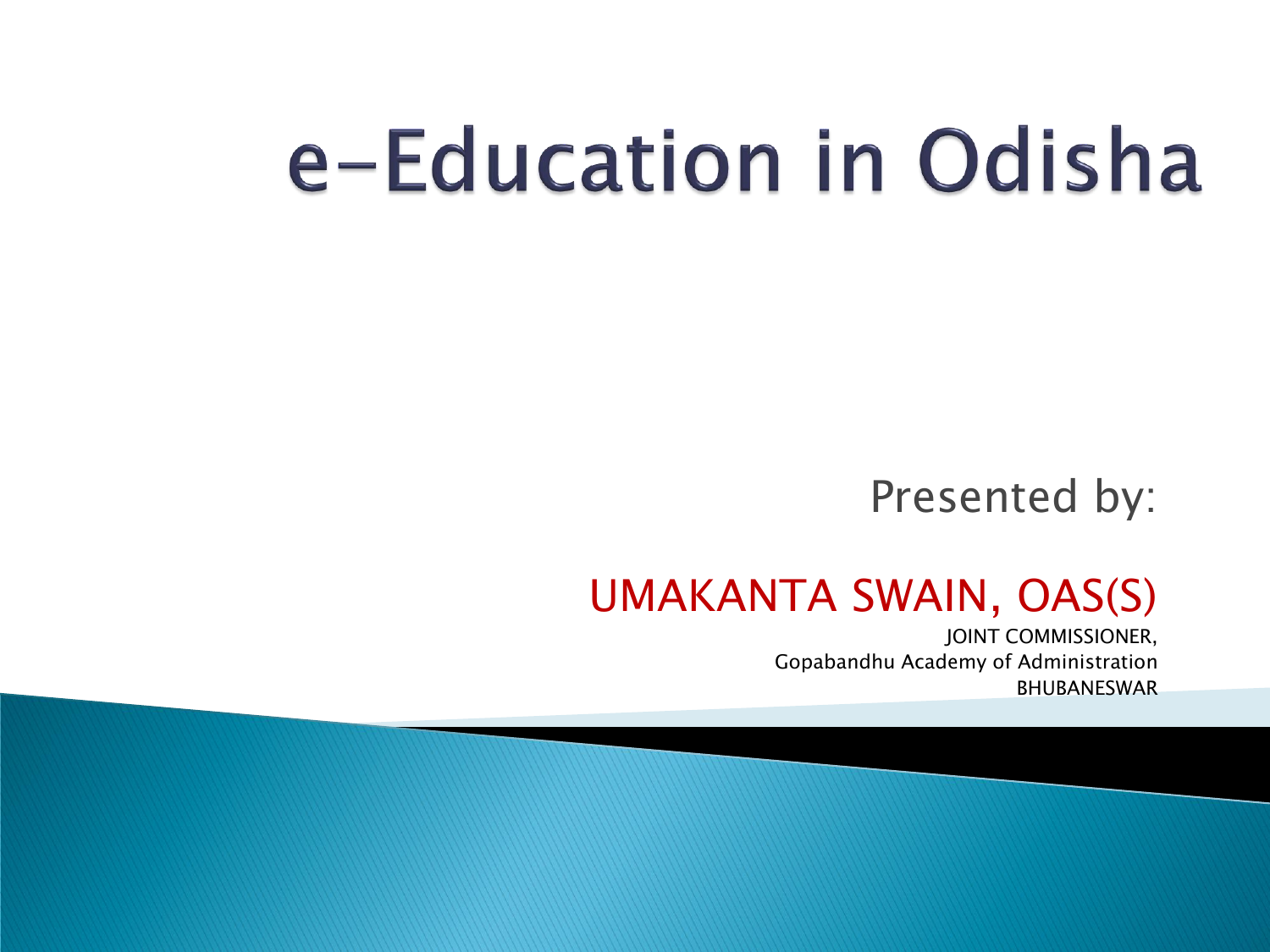#### Introduction

- Education is the key to all developments and act as a catalyst of change in the society.
- Lack of education leads to lack of access as well as quality of higher education in particular and education in general. Education is also responsible for success of democracy and guarantees transparency in governance.
- $\triangleright$  In India large section of population deprived of elementary and secondary education. Due to lack of access or economic compulsion to all and unable to join the higher educational institution.
- Education in Odisha is witnessing a rapid transformation. Odisha has faired reasonably well in terms of literacy rate. The overall literacy rate according to census 2011 is 73.5% which is marginally behind the national average of 74.04%.
- The Government of India has undertaken to improve women literacy in the tribal pockets in the state and elsewhere in India. Male literacy is 75.95% and Female literacy is 50.97%.
- Among the women lowest literacy level is found in Nawarangpur district at 21.02% and Malkanagiri at 21.28%.
- $\triangleright$  The centre and the state have been able to address to this issues while core policy issues of equity, access, quality, relevance and participation in Higher Education System.
- $\triangleright$  The objectives of the programme were to make learning a play and assessment a fun and equal knowledge for all students.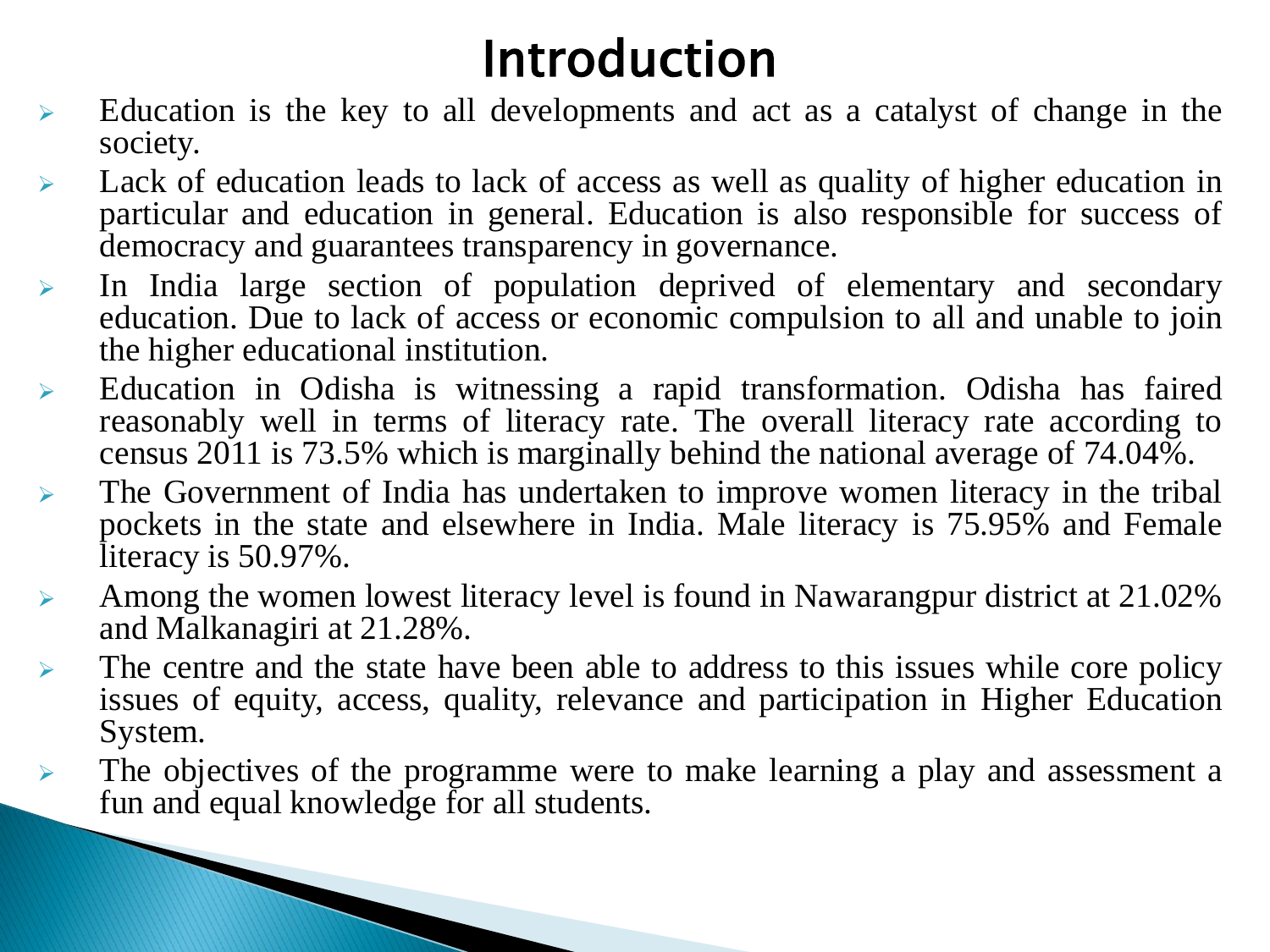#### Contd.....

- Odisha as a state has made great stride in the field of Universalisation of Primary Education. This can be resumed from the improvement in the literacy rate of the state. The present literacy rate of the state is 72% compared to the National average of 73%.
- The Right to Children to Free and Compulsory Education (RCFCE Act) was introduced in 2009. It guarantees free and compulsory education to all children in the age group of 6-14 years.
- It also guarantees education of a specified standard subscribing to non-school infrastructure, hours of school time and days of school functioning, pupil teacher ratio and teacher quality as per the Act.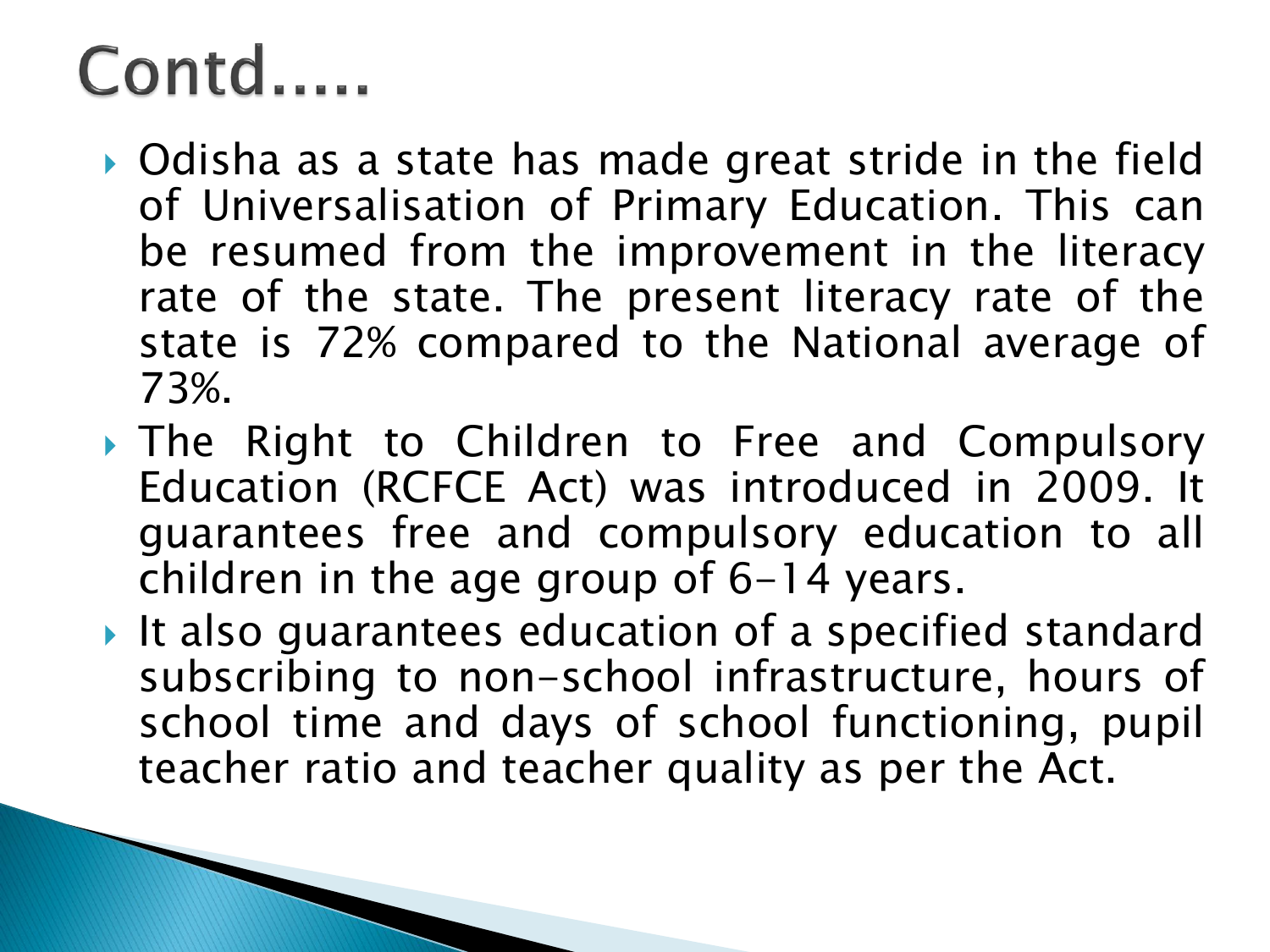#### Contd.....

- Under this Act there is provision of waiver of fees, distribution of free text book, reading writing materials, uniform, transportation, educational and support materials for children with special needs e.g. Hearing aids, spectacles, Braille books, crutches, etc.
- The Act envisages that if there is no school within a limit of 1km. of the neighbourhood a school shall be established within three years of the commencement of this Act.
- **There is school managing committee consisting** of the elected representatives of local authority, parents or guardians of the children admitted in such schools and teachers.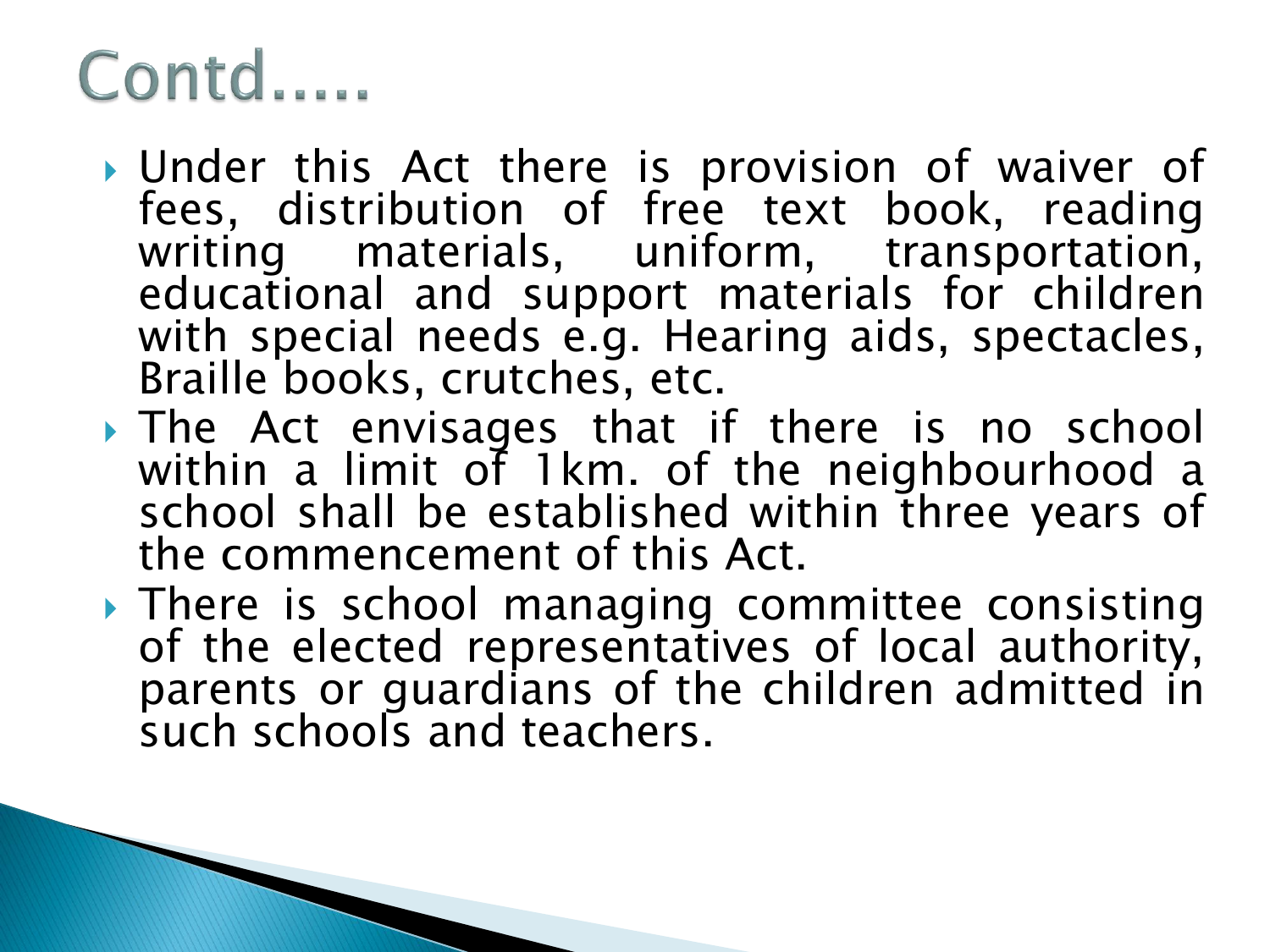- A school development plan is provided which forms the basis of a three year plan and three annual sub-plan which access the enrolment, requirement of the number of teachers or additional teachers, physical requirement of infrastructure and training facility to the teachers.
- Also the development plan highlights on the minimum qualification of a teacher as laid down under the provision of the Act.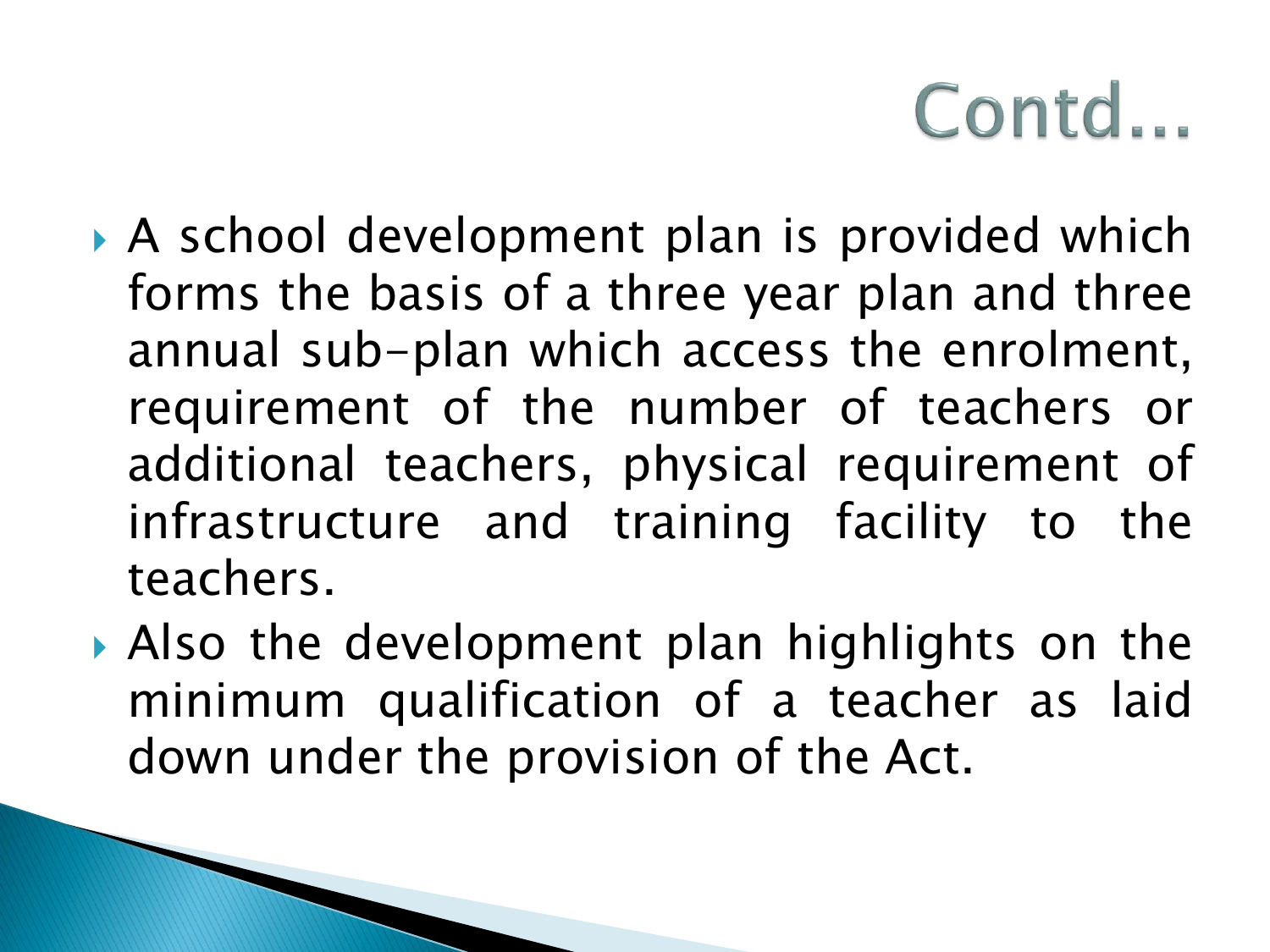- ▶ The National Commission for protection of child rights are also carried out in the primary and secondary schools. As per the Act all the schools are to examine and perform the functions like review the safeguards for rights provided under this Act and recommend measures for their effective implementation.
- It also empowers the committee to enquire into any complaints relating to child rights violation and providing free and compulsory education.
- A state commission for protection of child rights has been constituted to cater to the above objectives of the Act.
- Many children friendly activities i.e. teaching through TLM and TLE imparting education through children's participation, play school, learning through play and in natural environment.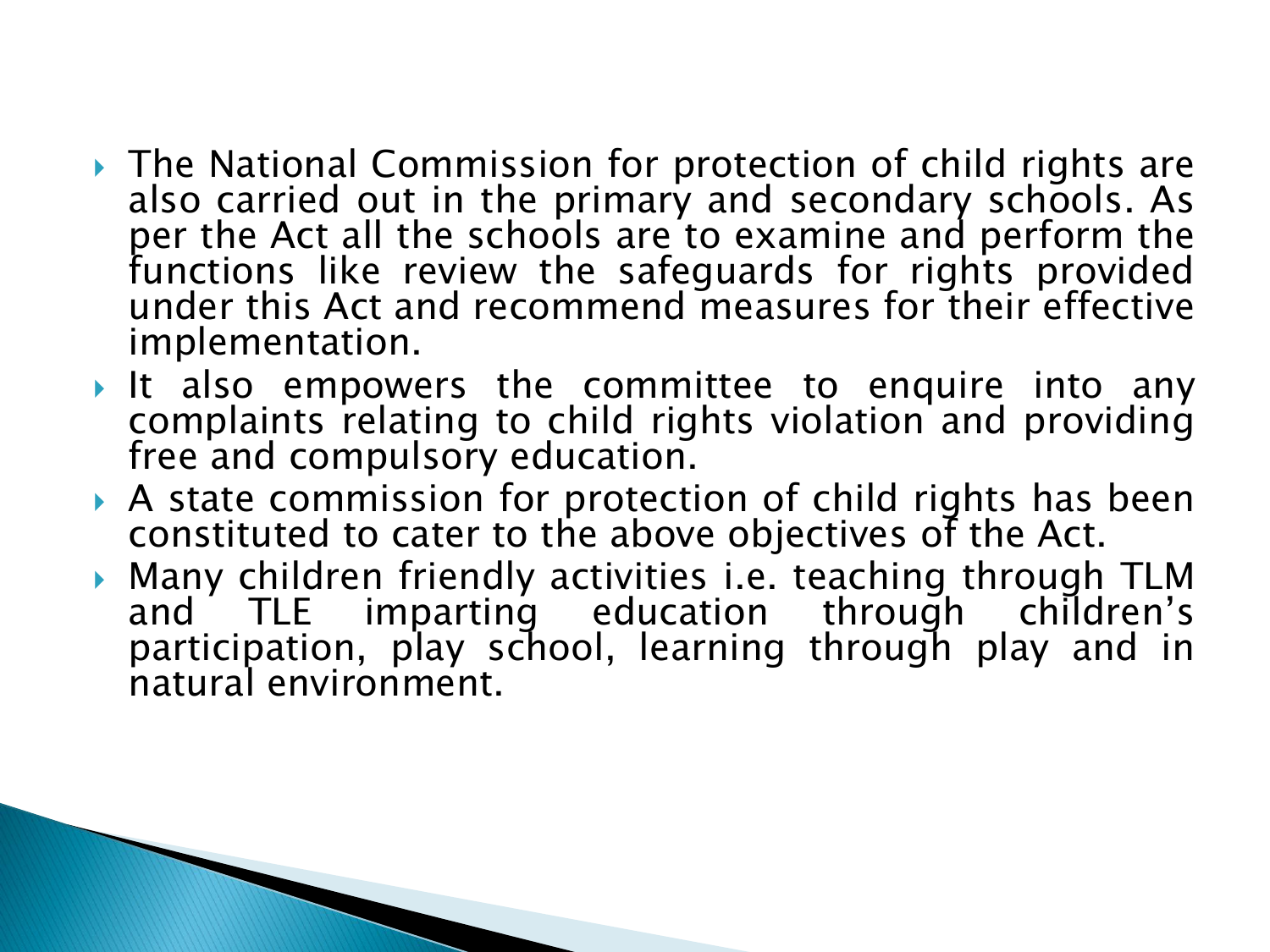# **Computer aided Learning**

- The objectives of computer aided learning is encompassed to objects namely to empower the teachers to develop the learning process and to provide students-centric education
- To develop and empower teachers so as to enable them to enhance learning of students through the use of technology.
- Computer aided learning has been started in odisha since 2002.It forms the part of the curriculum both in primary and secondary level.
- The objectives of the programme were to make learning a play and assessment a fun and equal knowledge for all students.
- During implementation, the objective of equal knowledge has been converted to "equal opportunity for all."
- This programme is covering 14 states and they are interrelated with each other in implementing this Programme.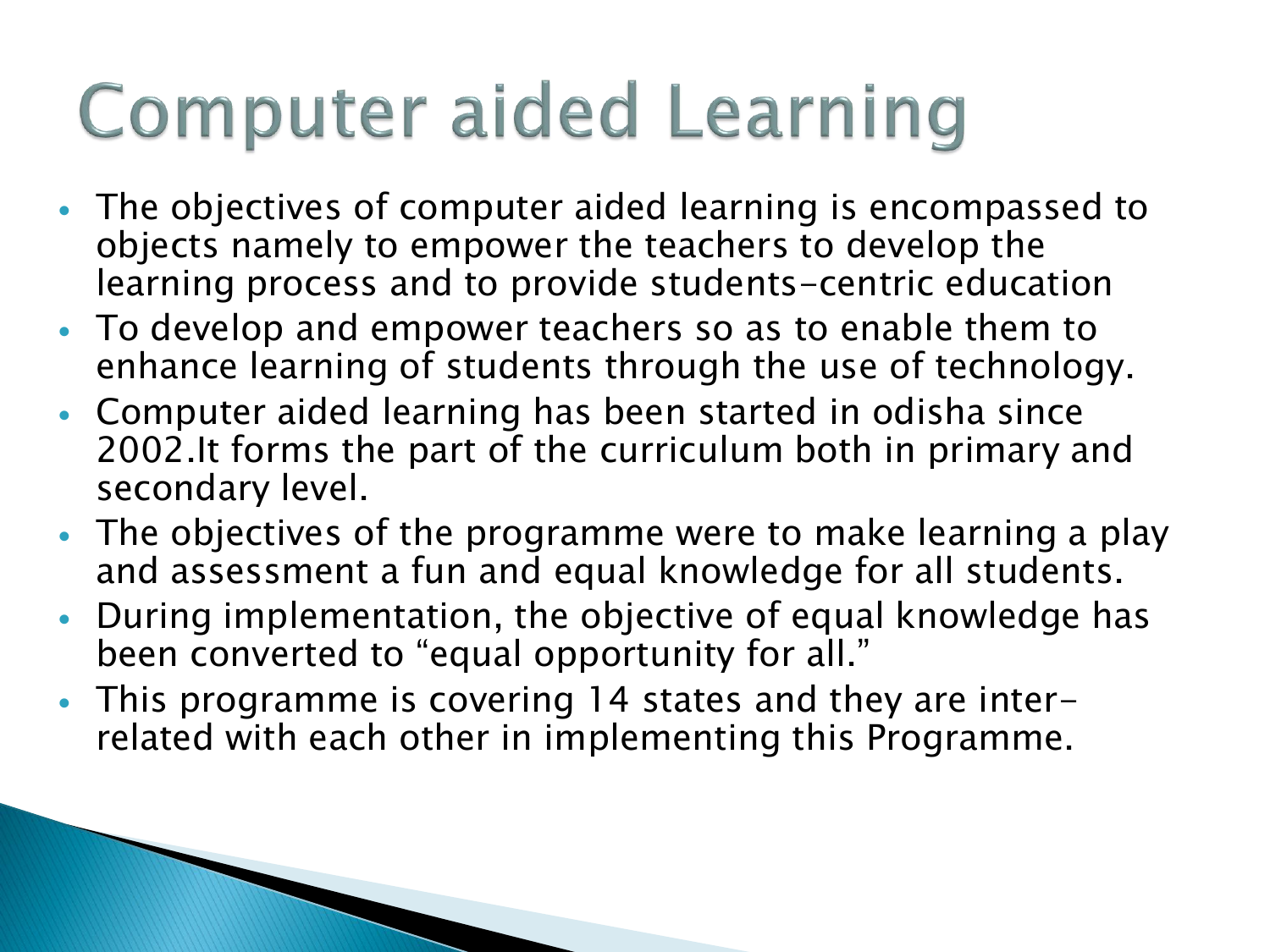- The programme has six basic components i.e. Computer aided learning to be an integral part of pedagogy in class room teaching, dedicated Govt. research and ownership, teacher involvement and leadership, all time teacher availability and infrastructure, continuous ongoing dialogue with teachers to explore the strength of the available technology.
- If The above model took the form a systematic research study on capability development of the teachers and to support to them to use technology to meet their ends of learning.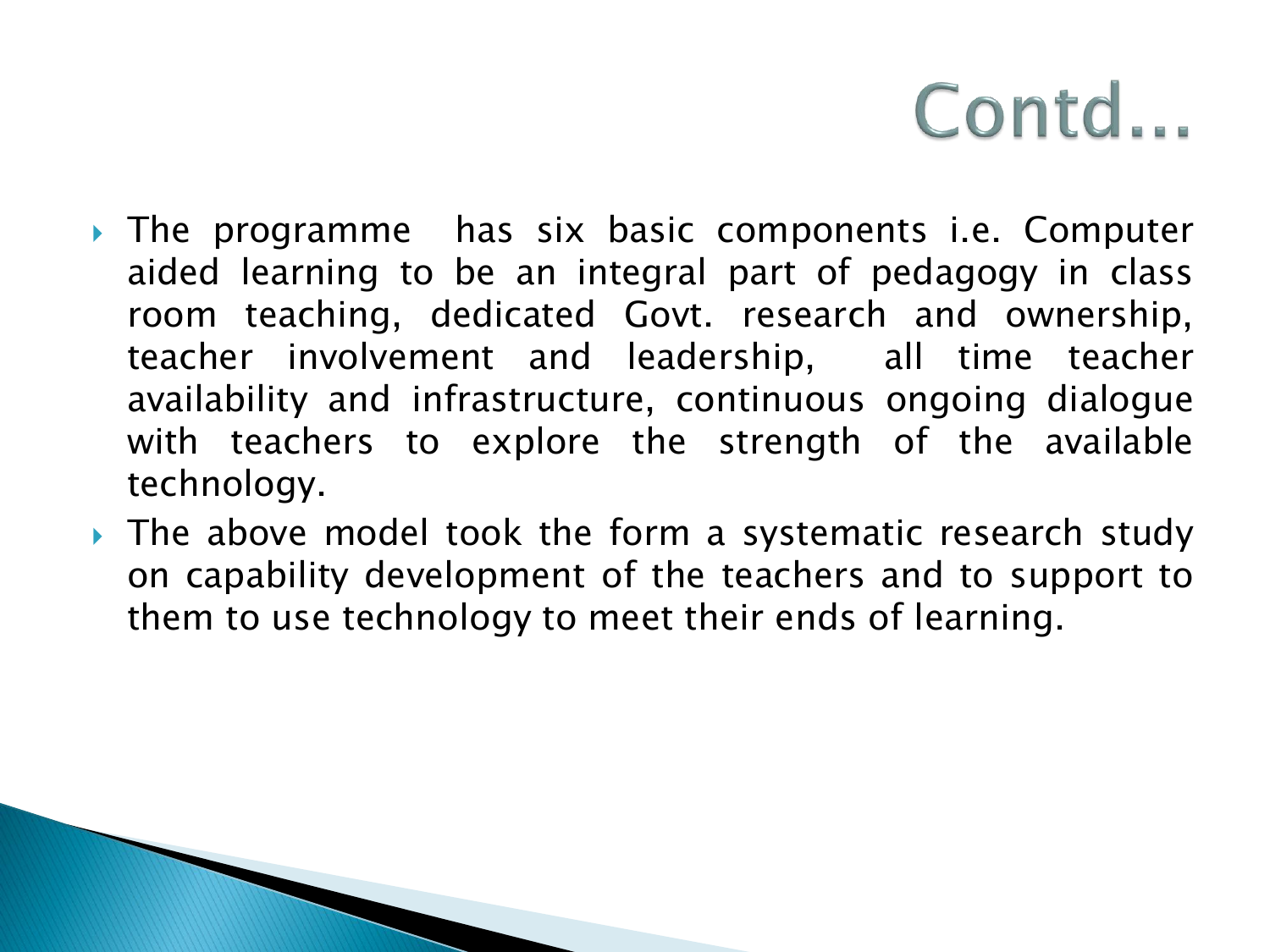- ▶ The responsibility of the Govt. was to take care of the hardware requirements and the foundation had the responsibility of providing the content and training. The Govt. Puducherry, Chhatishgarh and Odisha averred interest and signed the MoUs.
- A team of facilitators, called the Field Team were recruited and were given the task of providing academic support to teachers – this is being done in a series of induction programs.
- A set of criteria was evolved for selecting the blocks, schools and the schools so selected were assigned to the experimental and control groups by means of randomization.
- A baseline on teacher attitude, use of computers, students' reading abilities, classroom process have been completed. A baseline for measuring the learning level of students is in pipeline.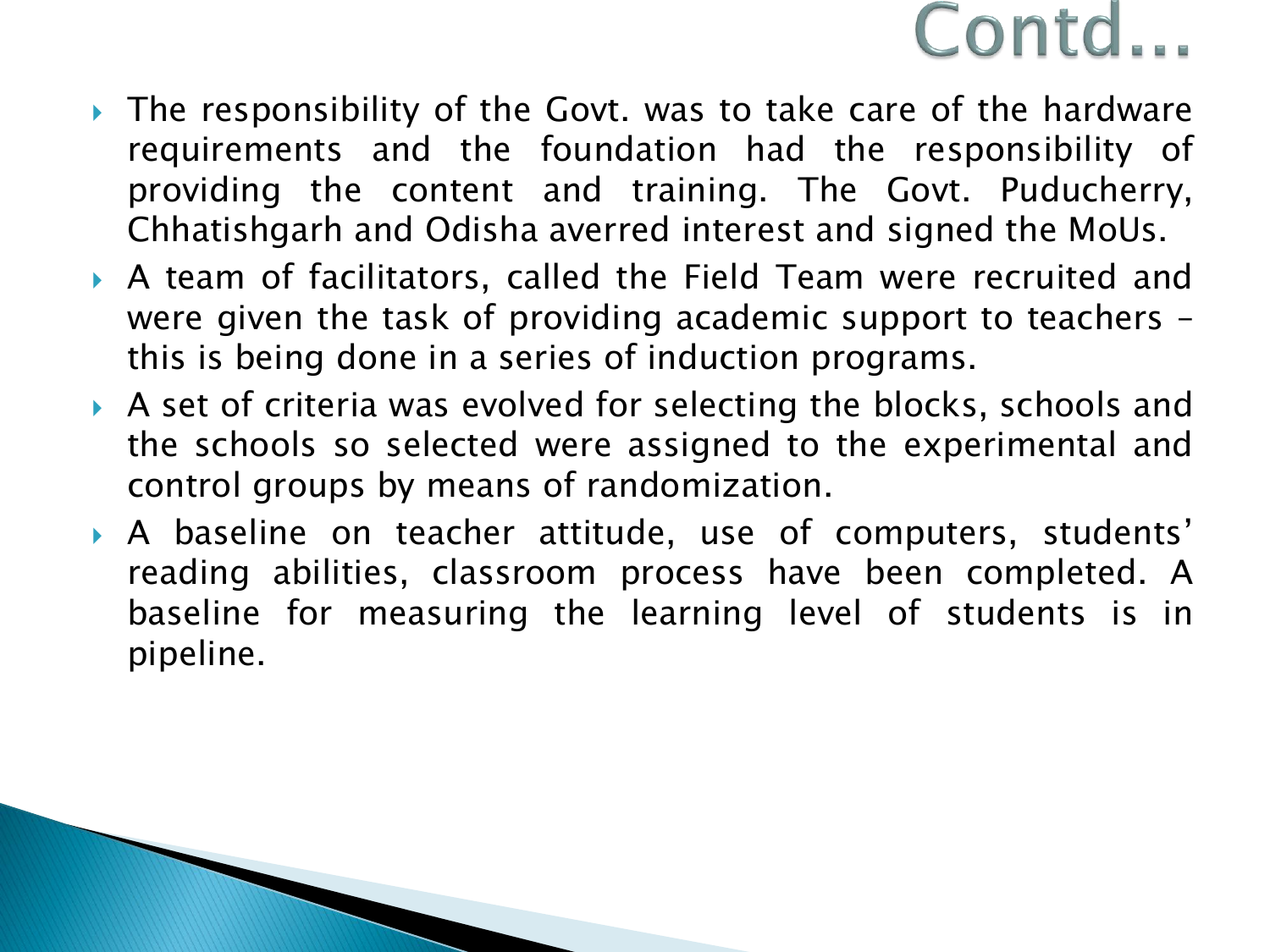

- A draft package on teacher development and technology skills is in the process of being developed.
- The frequent School visits have been ensured to add to the qualitative aspect of teaching and learning process of the schools.
- A process to involve better feedback from the students has been conceived by regular interaction among the DIETs, DRP, CRP in the six monthly review meetings.
- A mid-line (to know the direction) and endline (to know the extent of impact) will be conducted.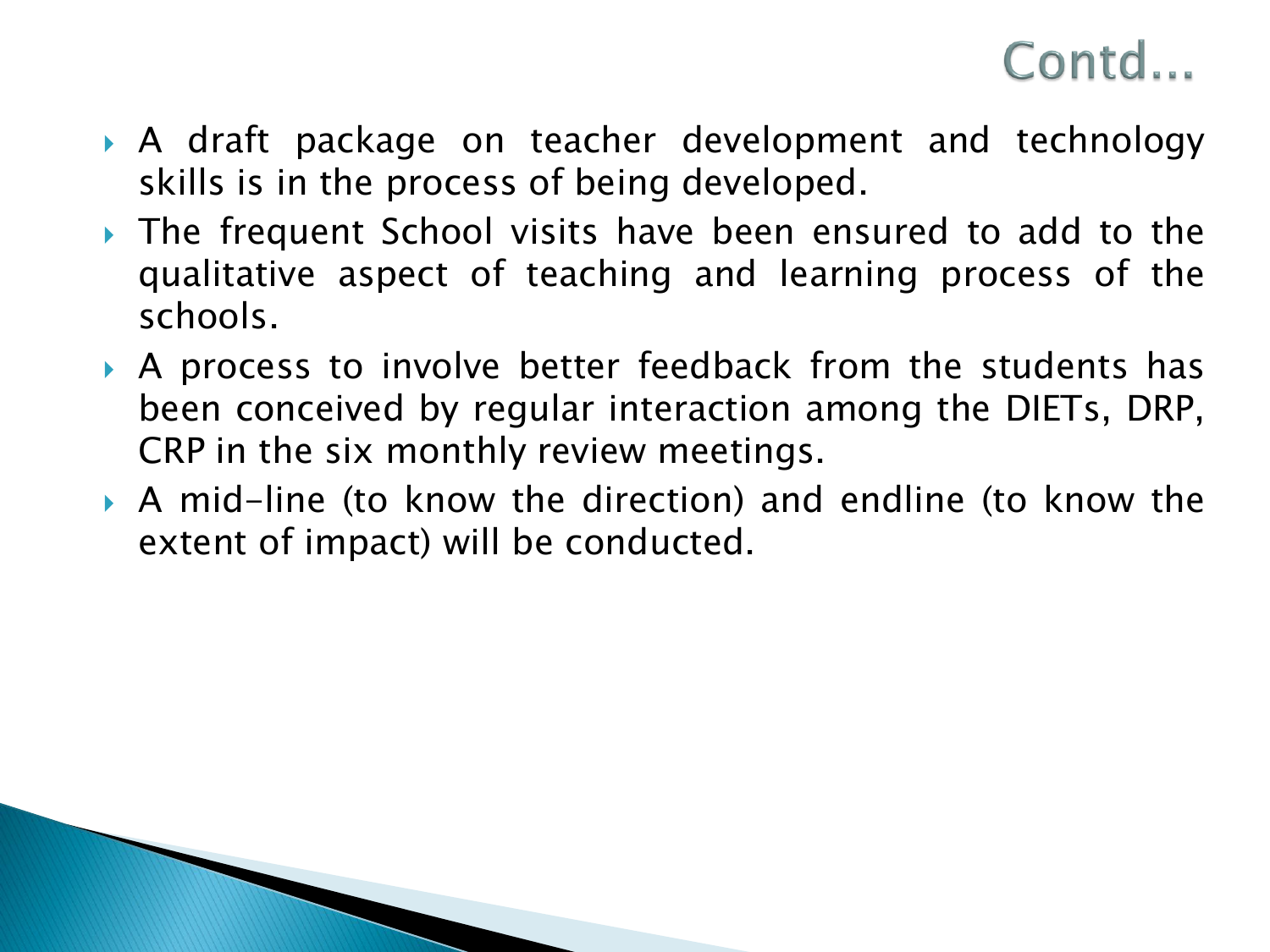# **Secondary Education**

- The State has been able to achieve the constitutional goal of providing free education for all in the age group of 15-19 years of age. Through the decades, by implementing various Acts and Rules like Universalisation of Elementary Education (UEE), Right to Education (RTE), 2009 and Rashtriya Madhyamik Sikshya Abhiyan (RMSA).
- The education of the country has to be given prime importance for actualising the goal of education i.e. Qualitative and value based education for the young boys from 15 to 23 age group.
- The special needs of the group have been recognised in various forums like goal three of the Darkar Education for All goals emphasising on meeting the learning.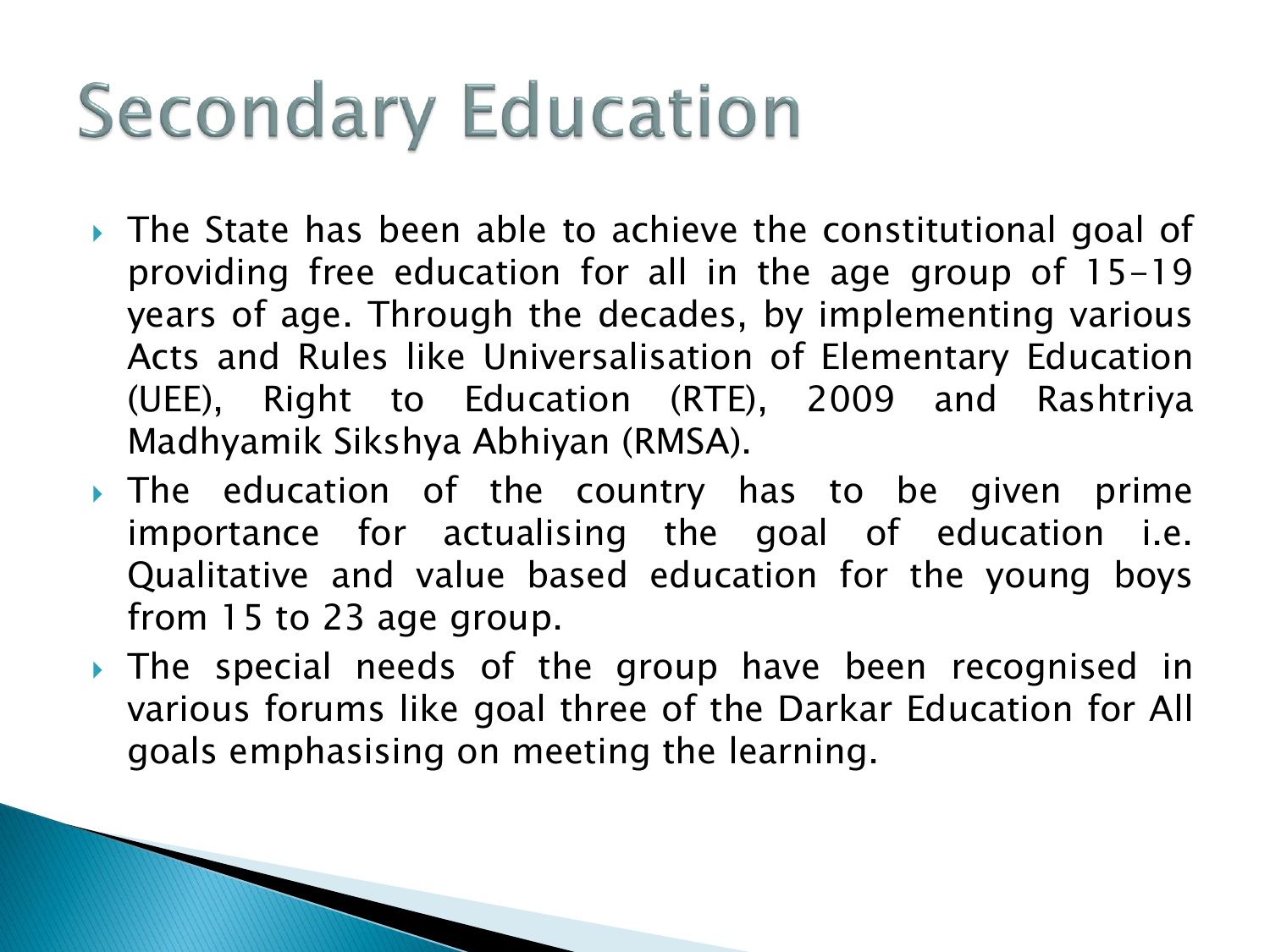- In India youth empowerment, and economic development of youth, national youth policy have been focusing on the all round development of the youth and involve them in decision making process.
- The very existence of the youth is absent in much of the developing world's education system.
- Education of youth must be linked with empowerment (including enhancing their self esteem and self confidence).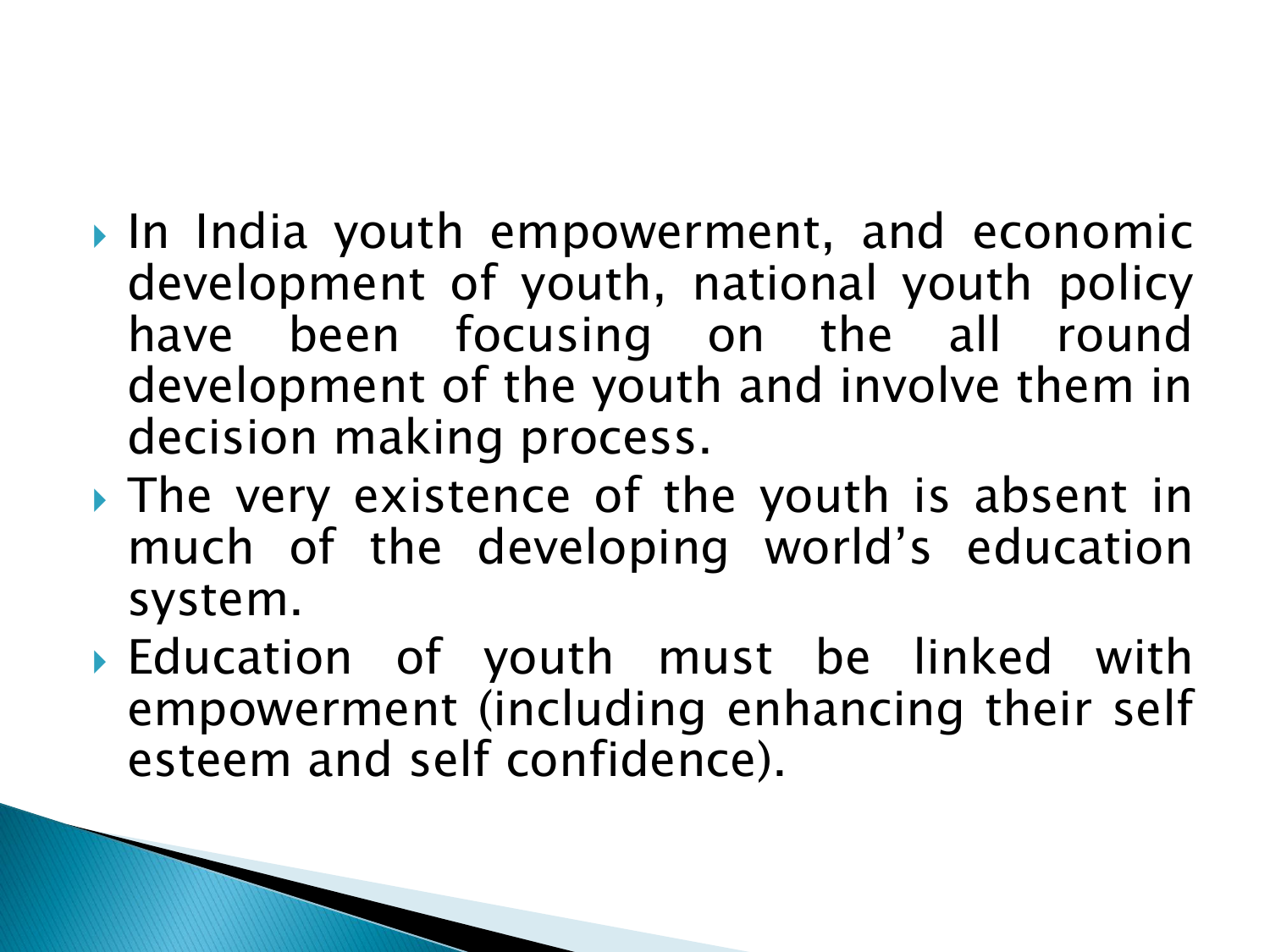- If we see the numbers in terms of illiterates below primary level, the figures are striking.
- As per NSSO survey total number of youth in the age group of 15-19 years is 1.80 crore and those who are illiterate below primary level are 0.99 crore.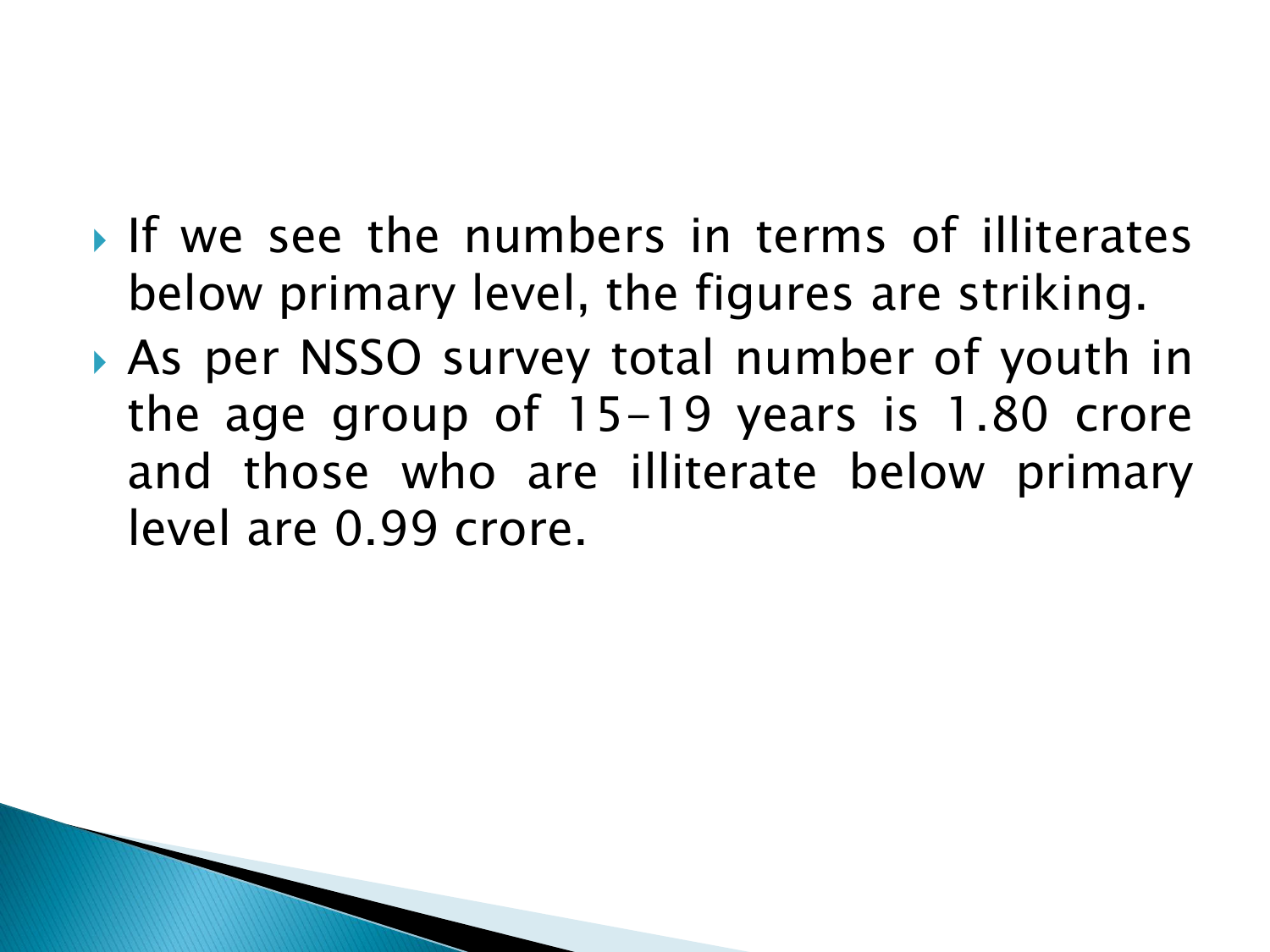#### **Status of Elementary Education in** the State

- In Orissa there are 35928 Primary and 20427 Upper Primary schools to provide education at elementary level. More 491 New Primary and 490 New Upper Primary schools opened under SSA to provide schooling in unserved areas.
- 66 lakh children of 6 to 14 years age group are inschool, out of which 12 lakh are SC and 17 lakh are ST.
- ▶ 1.87 lakh children of 6 to 14 years age group are outof-school from which 0.3 lakh are from SC and 0.9 lakh are from ST community. Out of them 56,995 Children were admitted to regular existing & New Schools under Enrolment Drive in districts.

**The Common Street, Inc., and Inc., the Common Street, Inc., and Inc., and Inc., and Inc., and Inc., and Inc.,**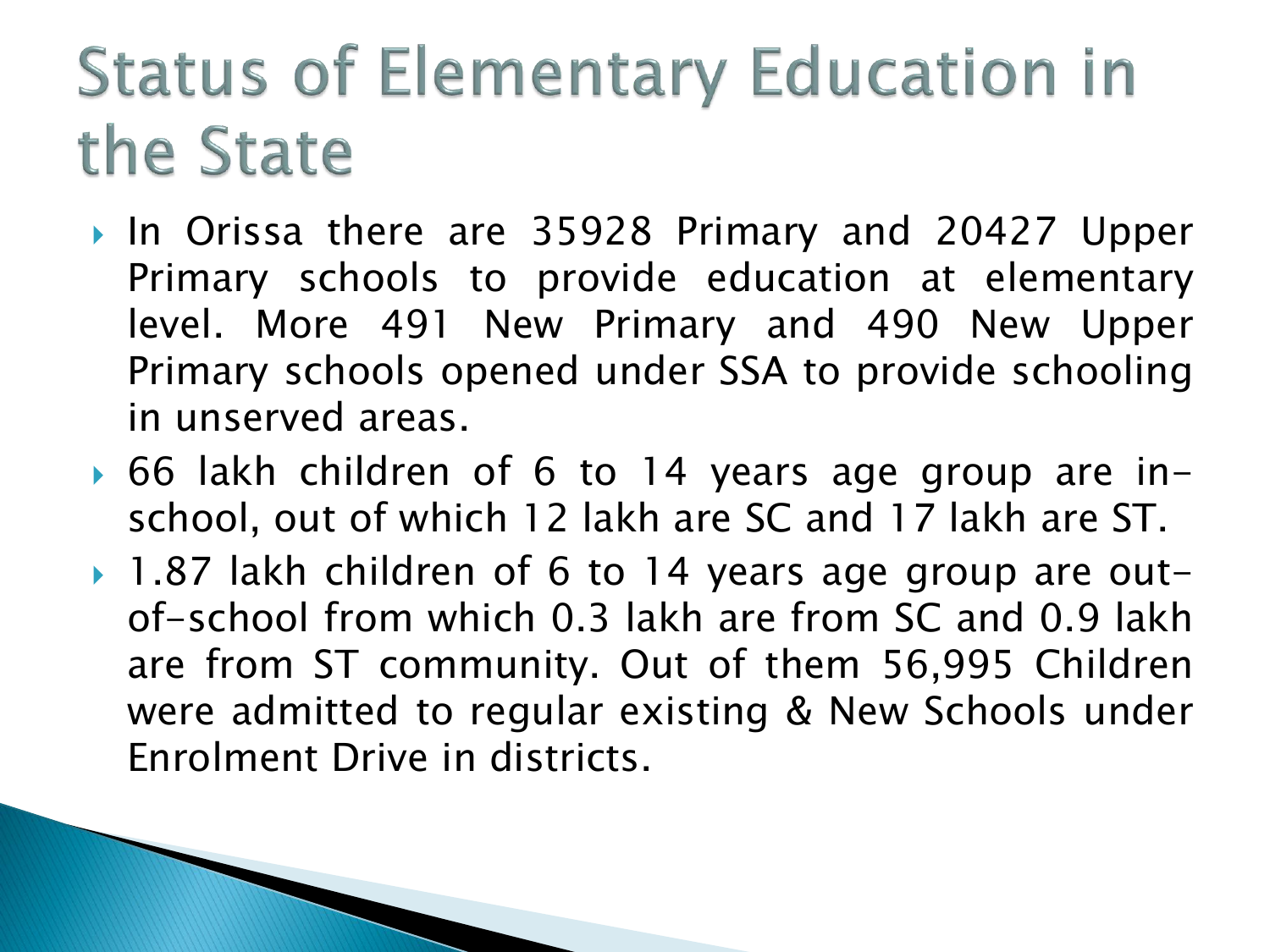- ▶ Further to improve access to Elementary Education and to achieve 100% enrolment, Government have relaxed the norm for opening of new primary schools as follows:
- ▶ In KBK districts and Tribal Sub Plan areas new primary schools will be opened in habitations having at least 25 children in the 6 -14 years age group provided there is no primary school within one KM of such habitations.
- In all the districts the distance norm for opening of new primary and new upper primary schools is relaxed in case of natural barrier like river, hilly terrain, dense forest etc.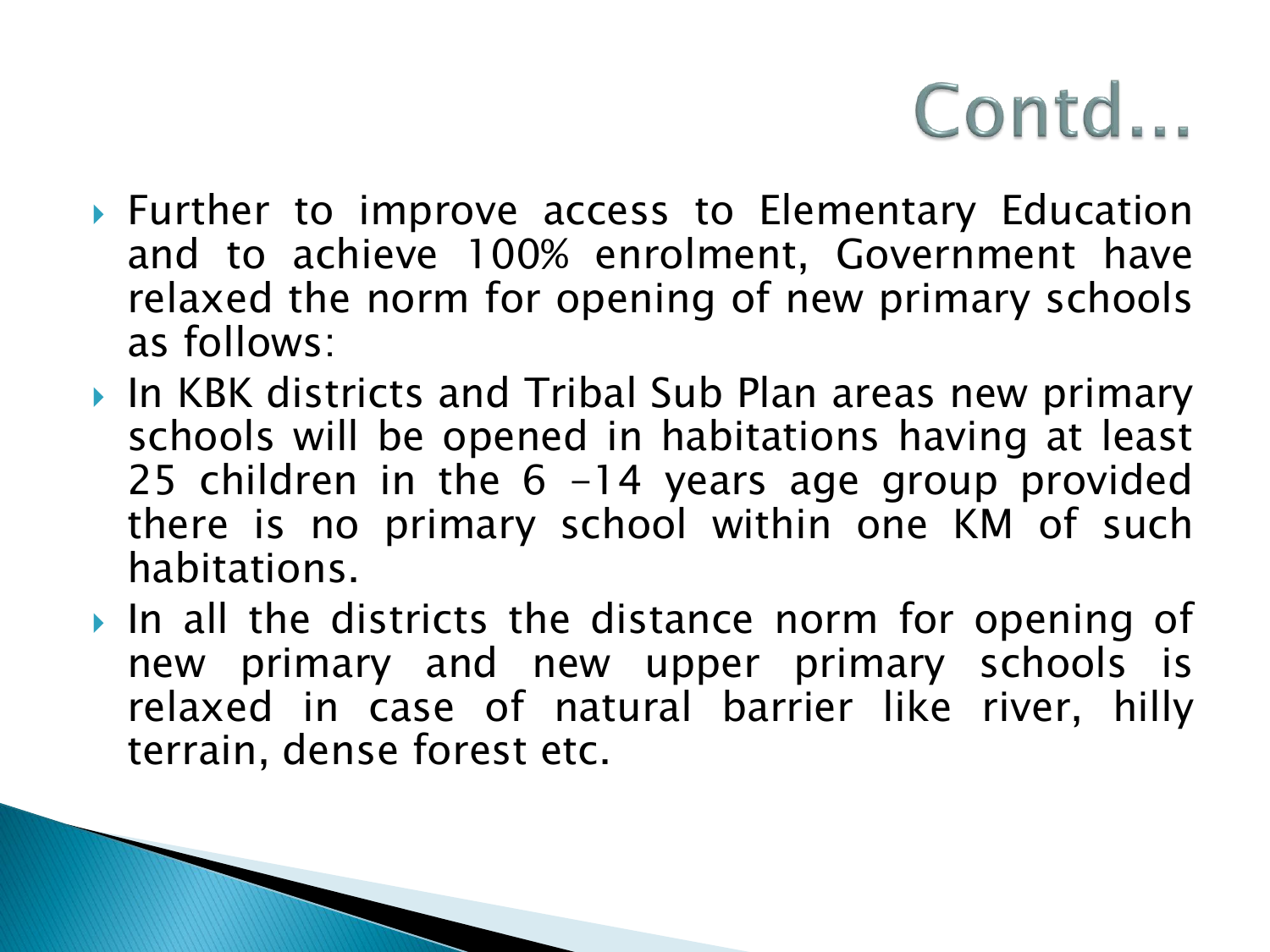# **Secondary Education**

- As per the GIA Rules, 2004, 1981 private High Schools have been notified to receive block grant.
- ▶ 1375 nos. of Contract Teachers has been engaged against the 3210 posts advertised.
- Contract teachers of High Schools have been allowed the minimum basic pay of their respective regular scale in Revised Scale of Pay 2008.
- Government have approved 799 candidates as non-teaching staff under the Rehabilitation Assistance Scheme in the year 2010.
- Computer Literacy is being popularized in High Schools. Board of Secondary Education has included computer learning as an optional subject in the curriculum for Secondary schools.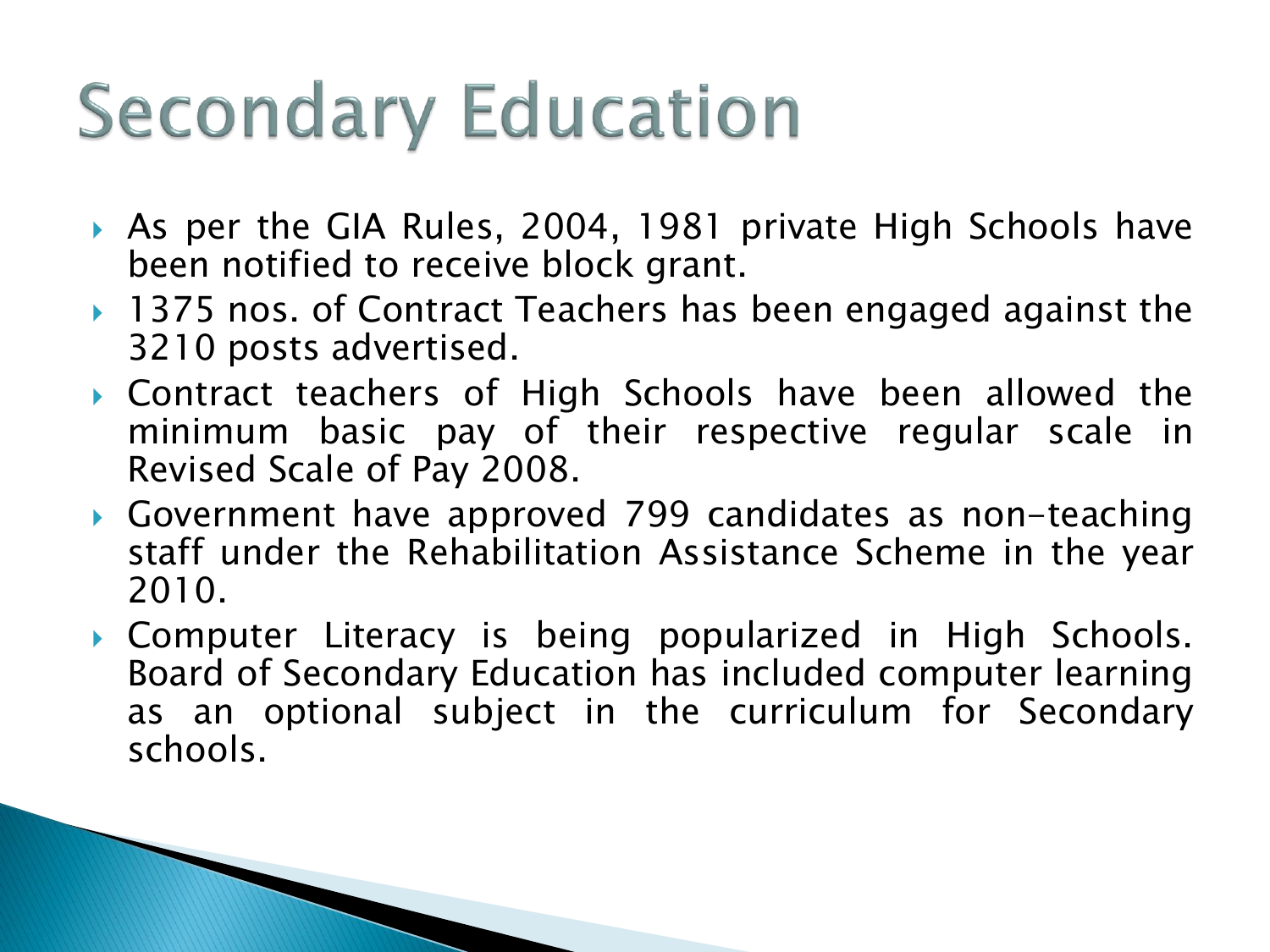# Objectives :-

- ▶ To provide secondary school within 5 K.M. and higher secondary school within 7-10 K.M. of every habitation.
- Gross Enrolment Ratio (GER) of 75% for class-IX & X within five years (by 2013-14). Universal Access to Secondary Education (SE) by 2017.
- ▶ Universal Retention by 2020.
- Access to Secondary Education (SE) for all disadvantaged group of children.
- To improve quality of education resulting in enhanced intellectual, social and cultural learning.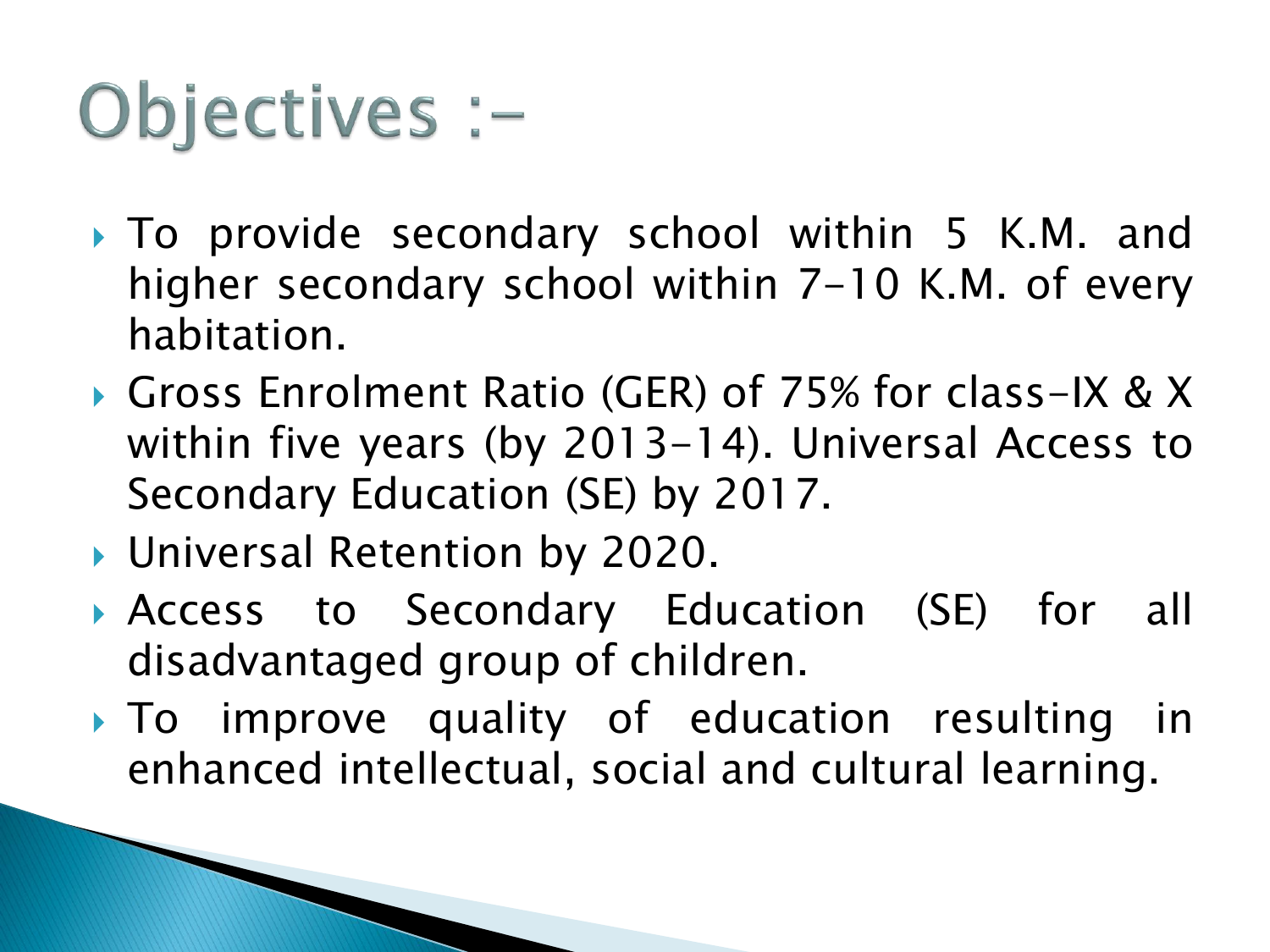### **Action Taken**

**The Communication of the Communication** 

- Annual Work Plan for 2010-11 and Perspective Plan for 5 years submitted to Gol. PAB approved for 2009-10 Rs.207.18 crores and for 2010-11 Rs 507.92 crore. Rs.3.00 crores released by Gol for "Preparatory Activities" such as Strengthening State and District offices.
- Strengthening manpower resources.
- Organising training/workshop/SEMIS etc.
- Rs 71.40 crores released by GOI for " Project Activities " such as Civil works for new school.
- MMER (Management Monitoring Evaluation & Research which is being released to all the 30 districts.
- Data collection, data entry and analysis of "Secondary Education Management Information System" (SEMIS), 2009-10 is completed & is under verification by the Inspector of Schools.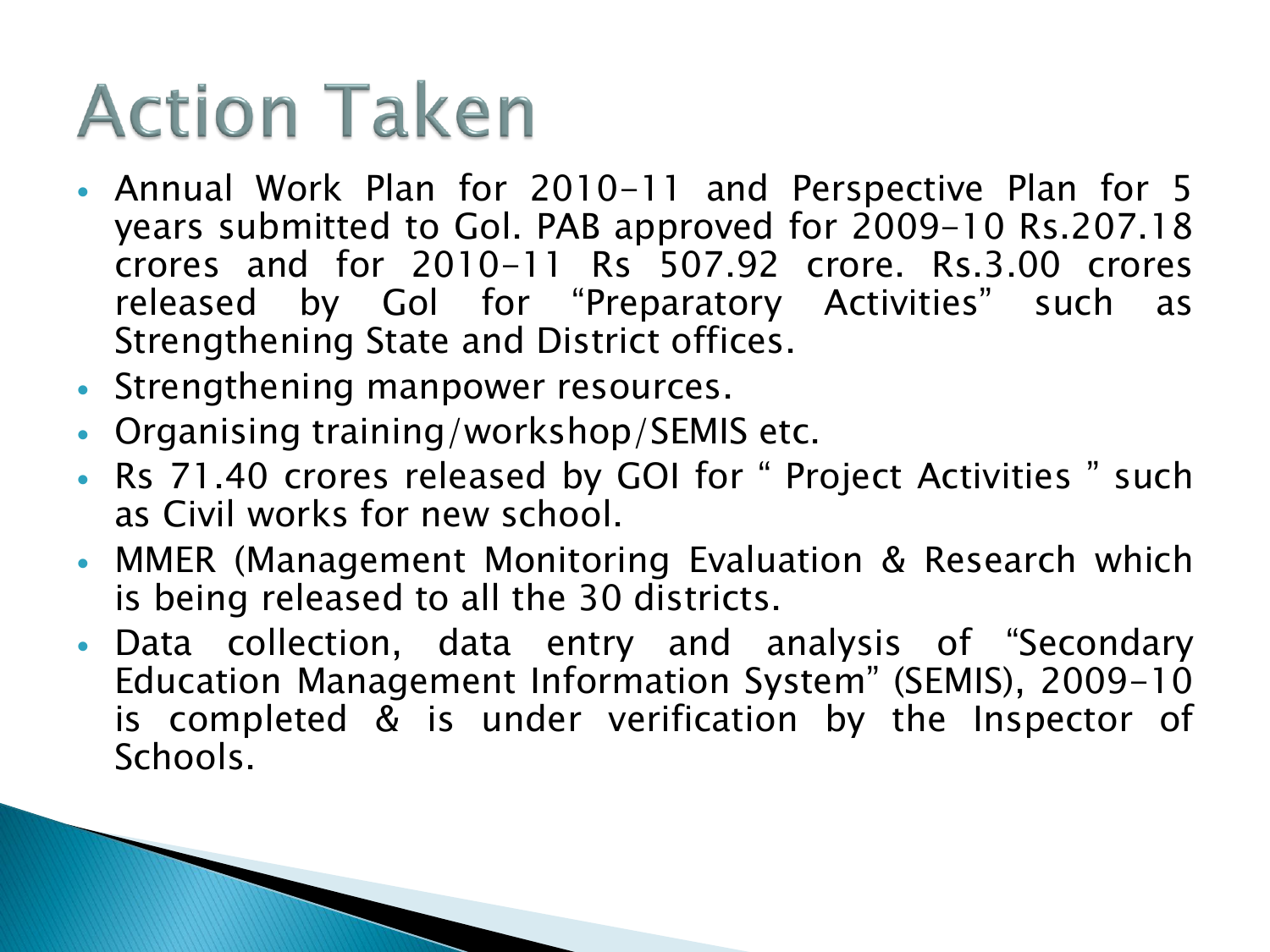### Work Done :-

- Task force has been constituted at the state level.
- Capacity building of Inspectors of Schools & DPCs done.
- Steps taken to set up RMSA society.
- School Mapping completed.
- Bank accounts opened in state & district offices.
- SSA society is the implementing society for RMSA until the new society formed.
- The Memorandum & Byelaws of RMSA society (Orissa Madhymika Sikhya Mission - OMSM) have already been approved by the Hon'ble Chief Minister of Orissa and has been registered under society registration act.
- The Executive Committee will be convened very soon.
- School student helpline has been opened. Along with CTS this also helps in tracking the out of school children.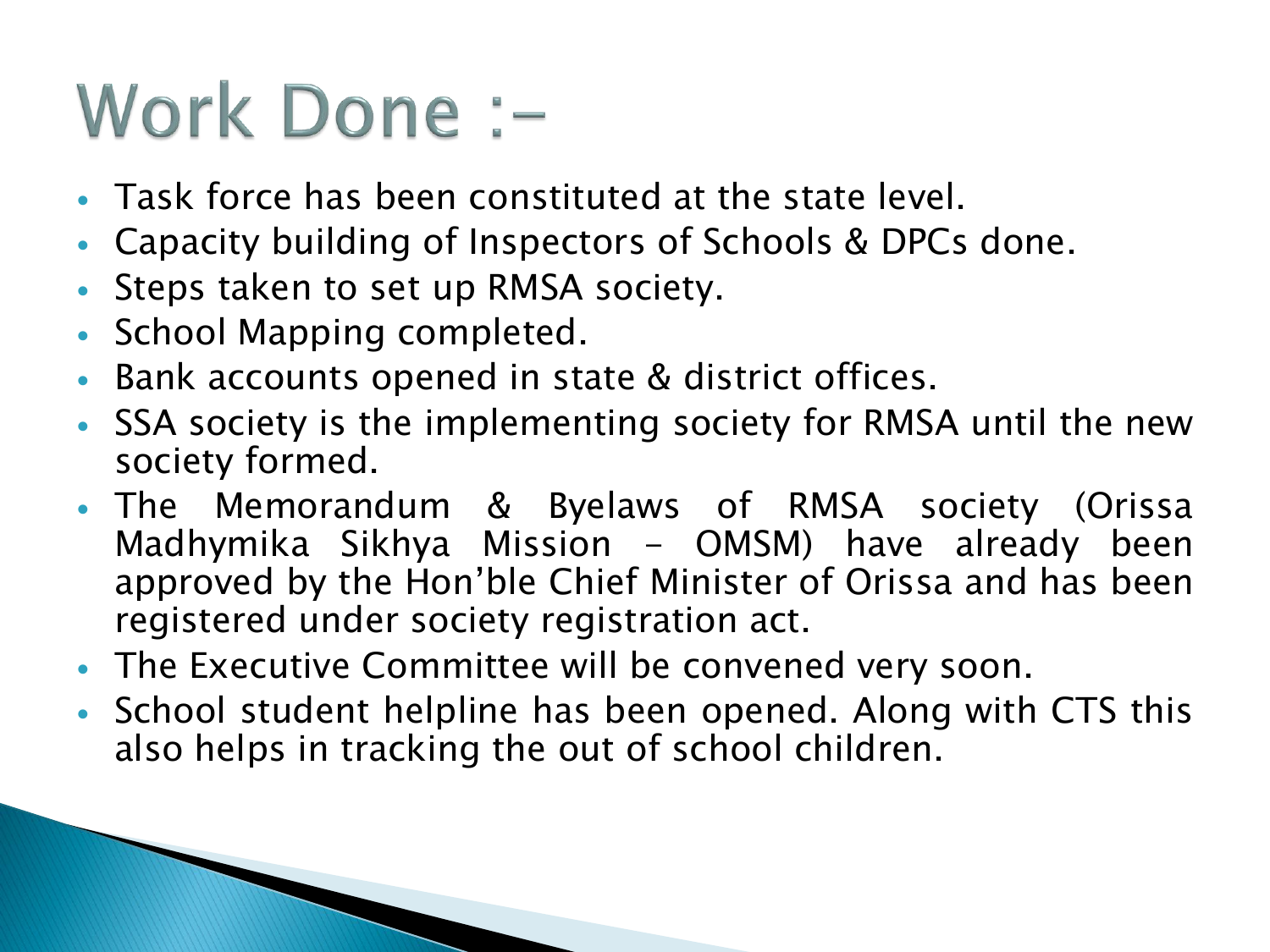# Conclusion

- Education needs constant supervision, monitoring and tracking of children and also reducing the dropout rates and in these field the role of the Govt. and Govt. officials are manifest.
- The teachers have a obligatory duty to carry out the above motto in letter and spirit. If the teacher will be punctual and efficient in his duty more than half of the problems confronting the education system will be solved.
- e-Education can bring a change in the education system with its innovative and involving, technology will go far ahead for bringing equity and equal opportunity to all the students and bring a revolutionary change in the field of primary and secondary education.